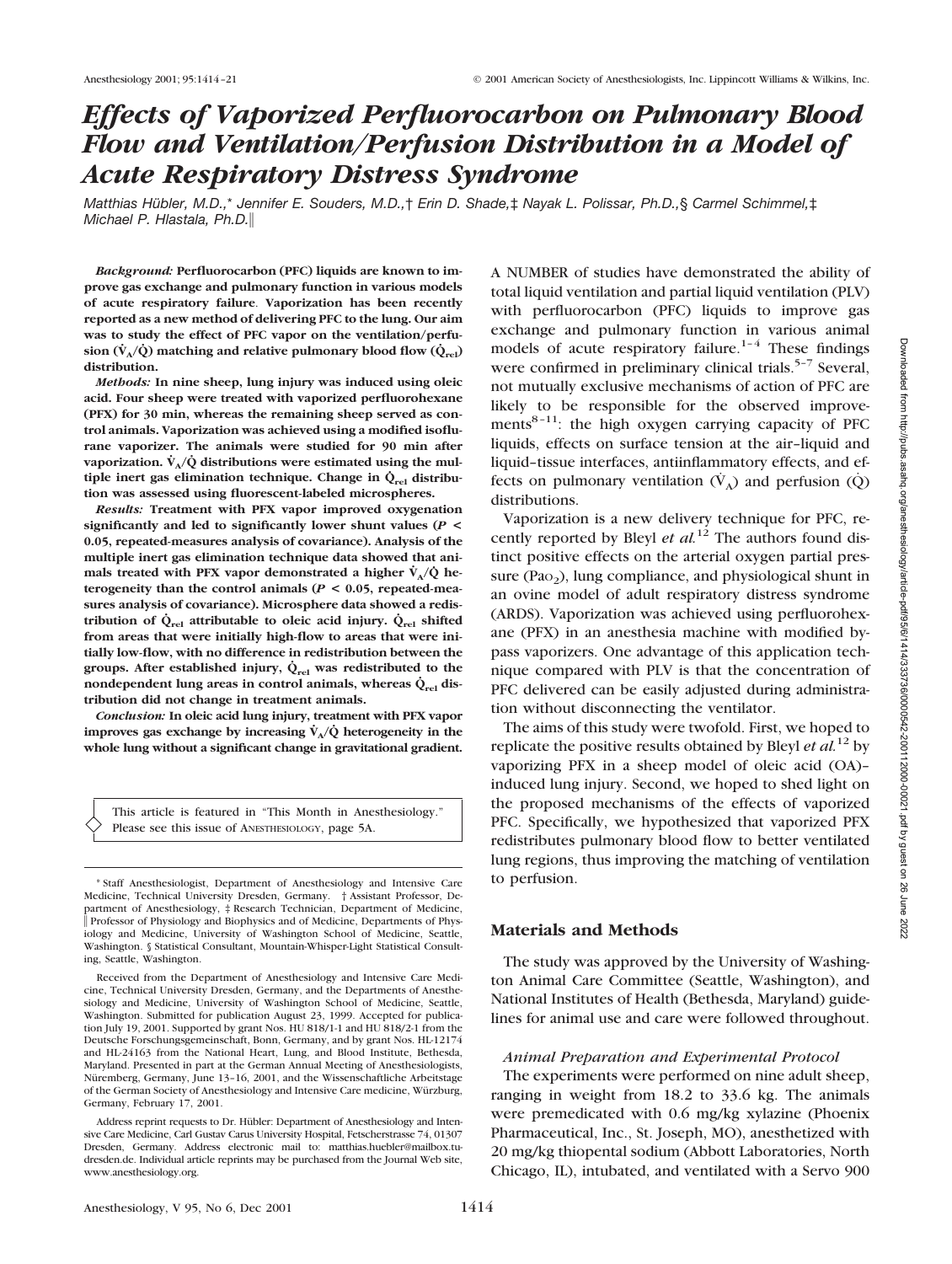C ventilator (Siemens, Solna, Sweden). Volume-controlled intermittent positive pressure ventilation was initiated with a tidal volume of 12 ml/kg, a respiratory frequency of 26 breaths/min, a positive end-expiratory pressure (PEEP) of 5 cm  $H_2O$ , an inspiratory oxygen concentration (F<sub>IO<sub>2</sub>) of 1.0, and an inspiratory/expira-</sub> tory ratio of 1:1. Anesthesia was maintained using a continuous infusion of thiopental sodium (mean infusion rate between  $24.9 \pm 3.1$  and  $59.9 \pm 8.1$  mg · kg<sup>-1</sup> · h<sup>-1</sup>). A cuffed endotracheal tube (Rüsch; Waiblingen, Germany) was inserted *via* a tracheotomy. A catheter was placed in a femoral artery to monitor systemic arterial pressure and to draw blood gas and inert gas samples. A No. 7 French Swan-Ganz thermodilution catheter (Baxter, Irvine, CA) was advanced into the pulmonary artery *via* the right external jugular vein to measure pulmonary arterial pressure, pulmonary capillary wedge pressure, and temperature and for blood sampling. A femoral venous catheter was inserted for infusion of anesthetic drugs and maintenance fluids. A central venous catheter was inserted through the left external jugular vein and used as the injection port for OA and microspheres. After the end of instrumentation, the animals were turned to prone position. The animals were paralyzed thereafter with pancuronium (0.1 mg/kg) (Ohmeda PPD Inc., Liberty Corner, NJ), which was administered in regular intervals throughout the experiment. Airway pressures, arterial pressure, and pulmonary arterial pressure were measured continuously with amplifiers (Validyne, Northridge, CA) and recorded on a Mark12 data management system (Model DMS 1000; Western Graphtec, Irvine, CA). The end-tidal carbon dioxide partial pressure ( $PETCO<sub>2</sub>$ ) was measured with a mass spectrometer (medical gas analyzer Model MGA-1100; Perkin-Elmer, Pomona, CA). Cardiac outputs (thermodilution technique) and blood temperatures were measured with a cardiac output computer (Model Sat-2; Baxter Edwards Irvine, CA). Arterial and venous pH, oxygen partial pressures, and carbon dioxide partial pressures were measured with a blood gas analyzer (Radiometer Model ABL 330; Acid Base Laboratory, Copenhagen, Denmark) and corrected for temperature. The partial pressure of alveolar oxygen (PA $o<sub>2</sub>$ ) was derived from

$$
PAo_2 = P_B \cdot Fio_2 - 47 - PETco_2,
$$

where  $P_B$  is the barometric pressure. Physiologic oxygen-shunt fraction  $(\dot{Q}_{sp}/\dot{Q}_t)$  was calculated using the Berggren shunt equation,

$$
\dot{Q}_{sp}/\dot{Q}_t=(Cc'\mathrm{o}_2-C\mathrm{ao}_2)/(Cc'\mathrm{o}_2-C\bar{v}\mathrm{o}_2),
$$

where  $\dot{Q}_{\rm{so}}$  is the physiologic shunt,  $\dot{Q}_{\rm{t}}$  is the total cardiac output,  $\text{Cc}_2$  is the capillary oxygen content (assuming equilibration with  $PAo<sub>2</sub>$ ),  $Ca<sub>O2</sub>$  is the arterial oxygen content, and  $Cv<sub>O2</sub>$  is the mixed venous oxygen content. The oxygen contents were estimated from the subrou-

tines of Olszowka and Farhi. $13$  Static lung-chest compliance  $(C_{RS})$  was calculated using

$$
C_{RS} = V_t / (P_{plat} - PEEP) \cdot kg^{-1},
$$

where  $V_t$  is the tidal volume and  $P_{\text{plat}}$  is the end-inspiratory plateau pressure during pressure hold.

After an initial stabilization period during which the respiratory minute volume was adjusted to maintain Paco<sub>2</sub> between 36 and 46 mmHg, baseline measurements (t<sub>base</sub>) were recorded. Lung injury was induced by injecting 0.1 ml/kg OA  $(C_{17}H_{33}COOH;$  Sigma Chemical Company, St. Louis, MO). During the injection of OA, 500 ml hydroxyethyl starch, 6%, was given to maintain blood pressure. Severe lung injury was considered established  $(t_{\text{inj}})$  when the clinical criteria for the definition from the American/European consensus conference on ARDS were fulfilled (ratio Pa $_{2}$  to Fio $_{2}$  < 200, pulmonary capillary wedge pressure  $\leq$  19 mmHg).<sup>14</sup> If Pao<sub>2</sub> stabilized before reaching the criteria for ARDS, an additional 0.02 ml/kg OA was given. The mean amount of injected OA was  $0.12 \pm 0.02$  (SD) ml/kg per animal with no differences between the groups ( $P = 0.6$ ). The lungs of animals in the treatment group ( $n = 4$ ) were then ventilated for 30 min with approximately 20 vol% vaporized PFX (ABCR, Karlsruhe, Germany), whereas the ventilation protocol of the control animals  $(n = 5)$  was not changed. All animals were studied for 120 min after the injury was established.

# *Vaporized Perfluorocarbon*

All experiments were performed using PFX with a purity of 95%. Its chemical and physical properties and similarity to volatile anesthetics are described elsewhere.<sup>12</sup> PFX was vaporized using a modified vaporizer for Servo ventilators (Isoflurane Vaporizer Model 952; Siemens-Elema, Solna, Sweden). The concentration of the vaporized PFX in volume percent was monitored continuously using an Amis Model 2000 mass spectrometer system (Innovision A/S, Odense, Denmark) with a sampling time and frequency of 8.33 ms and 40 kHz, respectively. The Amis Model 2000 system was calibrated for an atomic mass peak of 69.13 and 25 vol% using the vapor in the head space of a sealed PFX bottle at room temperature (22.5°C). This PFX vapor concentration was calculated with the Clausius-Clopeyron equation  $P = A \cdot e^{-B \cdot T}$ , where P is vapor pressure in millimeters of mercury, T is temperature in Kelvin, and A and B are molecule-specific constants. A and B were derived using the vapor pressure (177 mmHg at 20°C) and boiling point (57°C) of PFX.

#### *Inert Gas Measurements*

The multiple inert gas elimination technique was used to assess gas exchange<sup>15,16</sup> at five time points during the experiments:  $t_{base}$ ,  $t_{inj}$ , and 30, 60, and 120 min after injury ( $t_{30}$ ,  $t_{60}$ , and  $t_{120}$ , respectively). A dilute solution of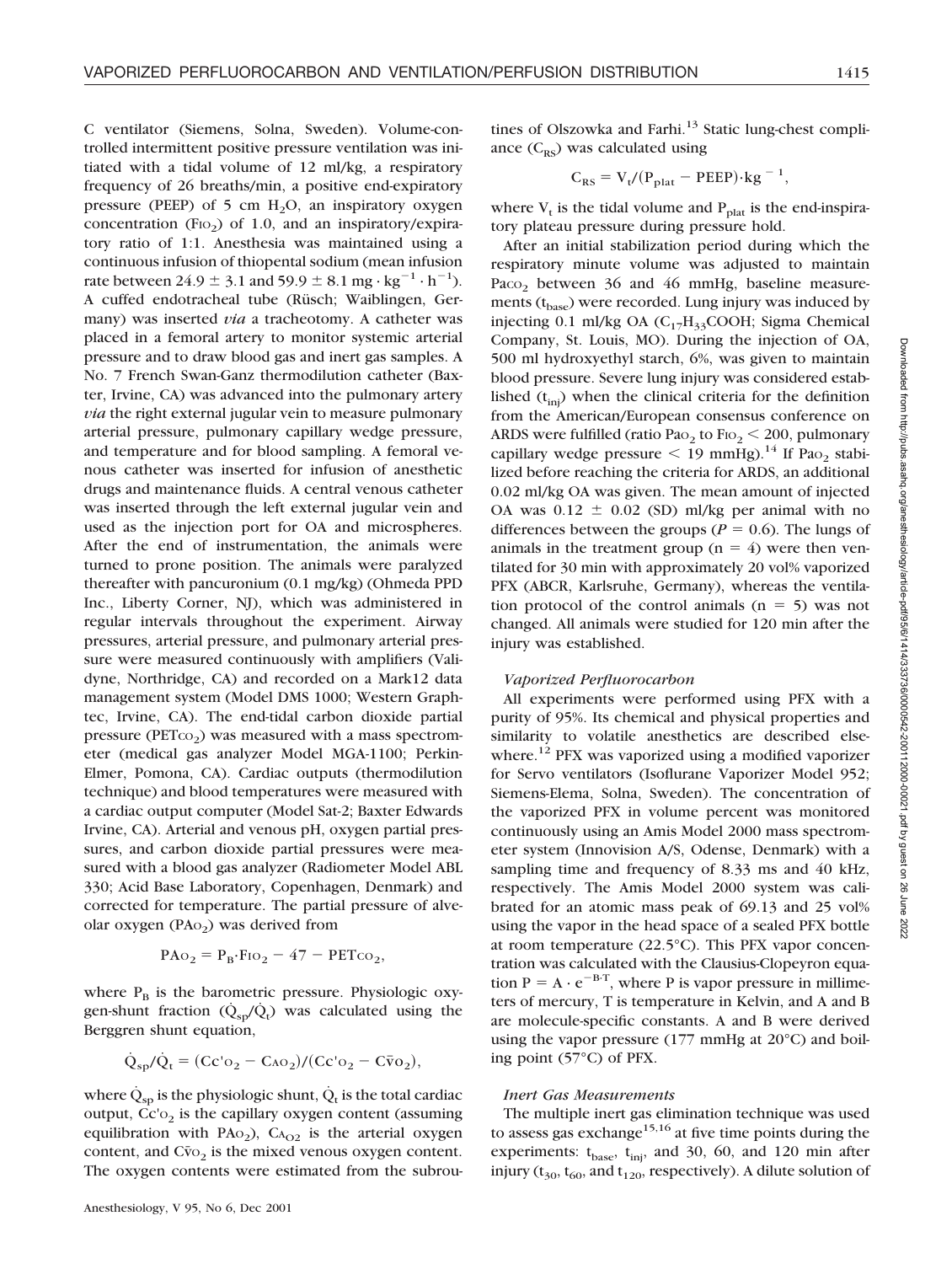six inert gases (sulfur hexafluoride, ethane, cyclopropane, halothane, diethyl ether, and acetone) dissolved in dextrose, 5%, was infused and allowed to equilibrate in the animal for at least 30 min before baseline samples were drawn. Inert gas partial pressures were measured in arterial (Pa) and mixed venous ( $P\bar{v}$ ) blood and in mixed expired gas (PE). The mixed expired gas samples were collected from a heated Plexiglas mixing chamber that was fitted to the expiratory limb of the ventilator. All samples were collected simultaneously and in duplicate. Exhaled gas specimens were maintained at more than 40°C before analysis to avoid condensation and loss of highly soluble gases. The concentrations of inert gases in the gas samples were measured using a gas chromatograph (Varian, Walnut Creek, CA) equipped with a flame ionization detector and an electron capture detector. Because the high PFX concentration in the gas samples at  $t_{30}$  influenced the measured concentrations of the inert gases, PE at this time point was calculated from Pa, P $\bar{v}$ ,  $\dot{Q}_t$ , and  $\dot{V}_E$ , where  $\dot{V}_E$  is the minute ventilation. The double extraction method of Wagner *et al.*<sup>17</sup> was used to determine the concentration of the inert gases in the blood samples.

Gas exchange was assessed by changes in  $\dot{V}_A$  and  $\dot{Q}$ distributions predicted by the 50-compartment model and by dispersion indices and arterial-alveolar difference  $([a - A]D)$  areas derived from retention  $(R)$  and excretion (E) data. Inert gas shunt  $(\dot{Q}_s/\dot{Q}_T)$ , inert gas dead space  $(\dot{V}_D/\dot{V}_T)$ , and percentage of  $\dot{V}_A$  and Q to regions with a different  $V_A/Q$  ratio were calculated from the 50-compartment model.<sup>15,16</sup> Because OA lung injury primarily results in increases in shunt, and low  $V_A/\dot{Q}$  units are infrequently observed, the percentage of Q to shunt and low  $V_A/\dot{Q}$  units was grouped together to indicate  $\dot{Q}$  to injured lung.<sup>18</sup> The 50-compartment distributions of  $\dot{V}_A$  and  $\dot{Q}$  were divided into five regions for further analysis: (1) inert gas shunt  $(\dot{V}_A/\dot{Q} < 0.01)$ , (2) low  $\dot{V}_A/\dot{Q}$  regions ( $\dot{V}_A/\dot{Q} = 0.01$ -1), (3) midrange  $\dot{V}_A/\dot{Q}$  regions  $(\dot{V}_A/\dot{Q} = 1$ -10), (4) high  $\dot{V}_A/\dot{Q}$  regions ( $\dot{V}_A/\dot{Q} = 10 - 100$ ), and (5) inert gas dead space ( $\dot{V}_A/\dot{Q} > 100$ ). The R and E components of the inert gas  $([a - A]D)$  area<sup>19</sup> and the parameters of dispersion (DISP) adapted from Gale *et al.*<sup>20</sup> (DISP<sub>R\*</sub> - $E^*$ , DISP<sub>R<sup>\*</sub></sup>, and DISP<sub>E\*</sub>) were calculated from direct</sub> analysis of R and E data. $21$  The DISP parameters, corrected for shunt and dead space, and  $[a - A]D$  areas are derived from the difference between heterogeneous and homogeneous R and E curves.  $DISP_{R^*}$  and  $R[a - A]D$  are parameters of  $\dot{Q}$  distribution, and  $DISP_{F^*}$  and E[a-A]D are parameters of  $V_A$  distribution. Increases in any of the above parameters are indicative of increased  $V_A/Q$  heterogeneity.

#### *Determination of Pulmonary Blood Flow*

Details of the methods are described elsewhere. $^{22}$  Five fluorescent polystyrene microspheres (red, orange, blue

green, yellow green, and crimson) of  $15$ - $\mu$ m diameter (Molecular Probes, Eugene, OR) were used in a randomized order to measure regional pulmonary blood flow. The time points of injection were  $t_{base}$ ,  $t_{ini}$ ,  $t_{30}$ ,  $t_{60}$ , and  $t_{120}$ . The microspheres (1.5  $\times$  10<sup>6</sup>) were vortexed, then sonicated for 90 s and injected over a period of 30 s, followed by a saline flush.

After completion of the study, the animals were given 1,000 U/kg heparin (Elkins-Sinn, Inc., Cherry Hill, NJ) and 3 mg/kg papaverine hydrochloride (American Regent Laboratories, Inc., Shirley, NY), exsanguinated, and sternotomized. The lungs were flushed *via* the main pulmonary artery with 50 ml/kg dextran, 2% (Sigma), removed, inflated to 30 cm  $H_2O$ , punctured, and dried with warm air for 7 days. When dry, the lungs were coated with a one-component polyurethane foam (DAP Inc., Dayton, OH), suspended vertically in a square box, and embedded in rapidly setting urethane foam (2 pounds, Polyol and Isocyanate; International Sales, Seattle, WA). The foam block was cut into slices approximately 1.2 cm thick. With the use of a 12-mm-diameter core, the slices were sampled. Cores were obtained in a rigid X-Y grid system, with 2 cm between the centers of adjacent cores. The height of every core was measured using a caliper, and the volume was calculated. Two hundred one  $\pm$  47 (SD) samples were obtained from each sheep lung after discarding samples with airways occupying more than 25% of the core's volume. The average volume of the samples was  $1.35 \pm 0.23$  cm<sup>3</sup> (SD). The samples were soaked for 7 days in 3 ml 2-ethoxyethyl acetate (Aldrich Chemical Co., Milwaukee, WI). The fluorescence was read in a luminescence spectrophotometer (Model LS-50B; Perkin-Elmer, Beaconsfield, Buckinghamshire, UK) fitted with a flow cell and a red-sensitive photomultiplier tube. The volumenormalized relative blood flow  $(Q_{rel,i})$  of the piece i at every time point was calculated:

$$
\dot{Q}_{rel,i} = \frac{x_i}{(\Sigma x_i)/n}
$$

where  $x_i$  is the obtained fluorescence divided by the volume of the piece (in cubic centimeters), and n is the number of pieces of the lung. Therefore, the mean normalized relative flow was 1.0.

#### *Statistics*

The values are reported as means  $\pm$  SD. We used the unpaired *t* test to compare physiological parameters between the control and treatment groups at  $t_{base}$  (preinjury) and at  $t_{\text{ini}}$  before treatment. We used repeated measures analyses of covariance (RANCOVA) to determine whether values of a given variable differed between the treatment and control groups. The measurements taken after the treatment had begun (and after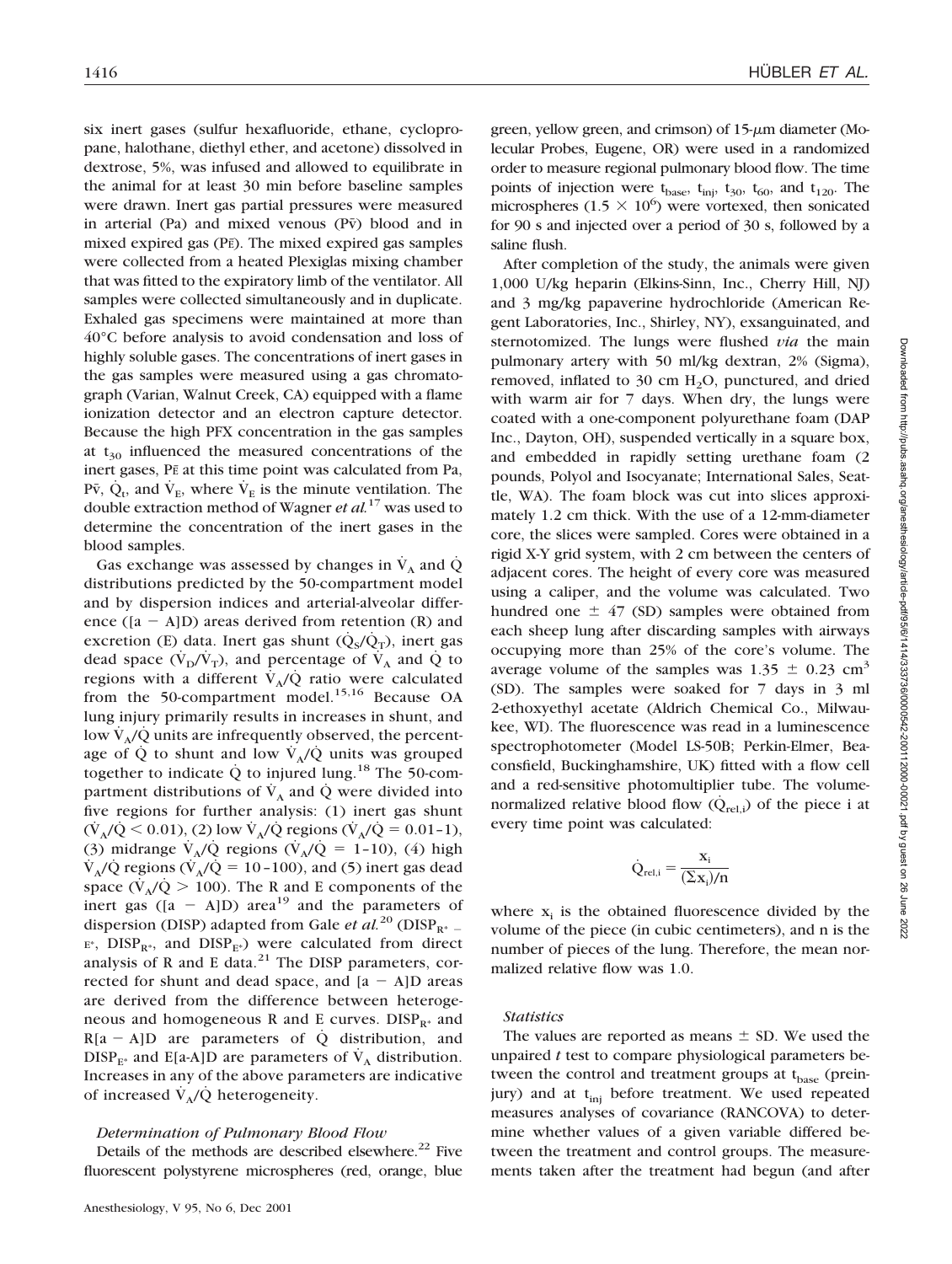|                                                             |                          |                              |                              | Postinjury Time Points                                                                                        |                                                                 |                              |                              | <b>RANCOVA</b>     |                    |
|-------------------------------------------------------------|--------------------------|------------------------------|------------------------------|---------------------------------------------------------------------------------------------------------------|-----------------------------------------------------------------|------------------------------|------------------------------|--------------------|--------------------|
| Variable                                                    | Group                    | Baseline*                    | Injury*                      | $t_{30}$                                                                                                      | $t_{60}$                                                        | $t_{90}$                     | $t_{120}$                    | Overall Meant<br>P | Time Pattern‡<br>P |
| $Pao2$ (mmHq)                                               | <b>CTL</b><br><b>PFX</b> | 620 $\pm$ 17<br>619 $\pm$ 18 | $102 \pm 42$<br>$129 \pm 53$ | $71 \pm 21$<br>$158 \pm 101$                                                                                  | $65 \pm 18$<br>$291 \pm 176$                                    | $59 \pm 15$<br>$305 \pm 183$ | $57 \pm 18$<br>$338 \pm 187$ | 0.03               | < 0.001            |
| Paco <sub>2</sub> (mmHg)                                    | <b>CTL</b><br><b>PFX</b> | $37 \pm 3$<br>$39 \pm 6$     | $50 \pm 7$<br>$49 \pm 12$    | $55 \pm 13$<br>$51 \pm 15$                                                                                    | $64 \pm 16$<br>$68 \pm 35$                                      | $66 \pm 24$<br>$71 \pm 36$   | $72 \pm 28$<br>$70 \pm 30$   |                    |                    |
| $PIP$ (cm $H2O$ )                                           | <b>CTL</b>               | $20 \pm 2$                   | $39 \pm 2$                   | $44 + 6$                                                                                                      | $43 \pm 6$                                                      | $44 + 6$                     | $46 \pm 6$                   | 0.8                | 0.7                |
| $C_{RS}$                                                    | <b>PFX</b><br>CTL        | $19 \pm 3$                   | $32 \pm 3$                   | $36 \pm 9$<br>$1.04 \pm 0.19$ 0.56 $\pm$ 0.08 0.46 $\pm$ 0.07 0.43 $\pm$ 0.10 0.42 $\pm$ 0.09 0.41 $\pm$ 0.09 | $39 \pm 12$                                                     | $36 \pm 11$                  | $36 \pm 10$                  | 0.8                | 1.0                |
| $(I \cdot cm H_2O^{-1} \cdot kg^{-1})$<br>$O2$ shunt $(\%)$ | <b>PFX</b><br>CTL        | $3.7 \pm 1.5$                | $36.2 \pm 7.1$               | $1.74 \pm 1.03$ 0.70 $\pm$ 0.14 0.68 $\pm$ 0.19 0.62 $\pm$ 0.19 0.63 $\pm$ 0.19 0.61 $\pm$ 0.17               | $51.8 \pm 10.2$ 52.4 $\pm$ 12.5 58.7 $\pm$ 15.1 62.4 $\pm$ 22.1 |                              |                              | 0.2                | 1.0                |
|                                                             | <b>PFX</b>               | $4.1 \pm 1.6$                |                              | $34.4 \pm 13.0$ $36.0 \pm 26.4$ $33.6 \pm 30.8$ $30.7 \pm 25.8$ $28.9 \pm 25.5$                               |                                                                 |                              |                              | 0.02               | 1.0                |

#### **Table 1. Respiratory Data**

Values are mean  $\pm$  SD

\* Unpaired *t* test yielded significant differences for the PIP at t<sub>ini</sub> (P = 0.04). All other parameters were not significantly different. † Null hypothesis: the overall mean from the beginning of treatment to  $t_{120}$  (averaged across all time points) is the same in both groups.  $\pm$  Null hypothesis: the mean difference between both groups does not vary across time points (from the beginning of treatment to  $t_{120}$ ).

RANCOVA = repeated-measures analysis of covariance; Pao<sub>2</sub> = arterial partial pressure of oxygen; Paco<sub>2</sub> = arterial partial pressure of carbon dioxide; PIP = peak inspiratory airway pressure;  $C_{RS}$  = static lung/chest compliance; CTL = control group; PFX = treatment group.

injury) were the repeated values of the dependent variable in the RANCOVA. For respiratory and cardiovascular variables, we used observations at 10, 20, and 30 min after  $t_{\text{ini}}$  and every 15 min from 45 to 120 min after  $t_{\text{ini}}$  as dependent variables in the RANCOVA analysis. For inert gas variables and pulmonary blood flow data, we used the observations at 30, 60, and 120 min after  $t_{\text{ini}}$  as the dependent variables. For economy of space, table 1 presents means only at selected times. For each response, the measurement taken after injury and before treatment had begun was used as a covariate (independent variable) in the RANCOVA. The use of the injury value as a covariate has the effect of comparing the groups on changes after injury, with injury considered as the starting point for each animal. Because the several animals start off after injury with varying values of the response variable, the treatment effect is best measured while controlling for this starting value. Without the covariate, treatment differences might simply be due to mean differences in the starting (injury) value of the response variable. The RANCOVA tests three null hypotheses of interest (H01, H02, H03) as follows. (1) The mean of the combined groups is constant after injury (H01). (2) The time patterns are parallel between groups (*i.e.*, the mean difference between the two groups is constant over all time points after injury) (H02). In the RANCOVA model this hypothesis is tested using an interaction term between time and treatment group. (3) The two groups have the same overall mean, where the mean is taken across all observation times after injury, once treatment has been initiated (H03). In the RAN-COVA model, this is the main effect of the treatment term. Only hypotheses H02 and H03 involve treatment effects and are reported. Throughout the present study,  $P \leq 0.05$  is used to designate statistical significance.

#### **Results**

The criteria for ARDS were attained after a mean time of 88  $\pm$  41 (SD) min after the injection of OA with no differences between the groups ( $P = 0.2$ ).

## *Respiratory and Hemodynamic Data*

The analysis of the hemodynamic parameters heart rate, cardiac output, systemic arterial pressure, and pulmonary arterial pressure did not yield any statistically significant differences between the groups at the time points t<sub>base</sub>, t<sub>inj</sub>, and thereafter (data not shown). The respiratory data and the oxygen-shunt values are presented in table 1. The  $PaO<sub>2</sub>$  diverged significantly over time when comparing the two groups resulting in a significantly higher overall  $PaO<sub>2</sub>$  in the PFX group. The  $C_{R/S}$  decreased in both groups over time (not significant). The time pattern in oxygen-shunt did not differ significantly between the groups, but the overall mean values were significantly lower in the PFX group when compared with control animals.

# *Inert Gas Exchange*

In one animal of the control group, no inert gas data could be obtained because of a malfunction of the gas chromatograph. The  $V_A$  and Q distributions to areas with a different  $\dot{V}_A/\dot{Q}$  ratio are shown in table 2. Analysis of the  $V_A$  distribution showed that the  $V_A$  increased significantly in areas with a high  $V_A/Q$  ratio in the PFX group when compared with the control group. Treatment with PFX vapor also shifted the  $\dot{V}_A$  distribution toward areas with a low  $V_A/O$  ratio, although the comparison of the overall means of the two groups did not yield a statistically significant difference. The changes in inert gas shunt were comparable with the values obtained from the oxygen-shunt calculation.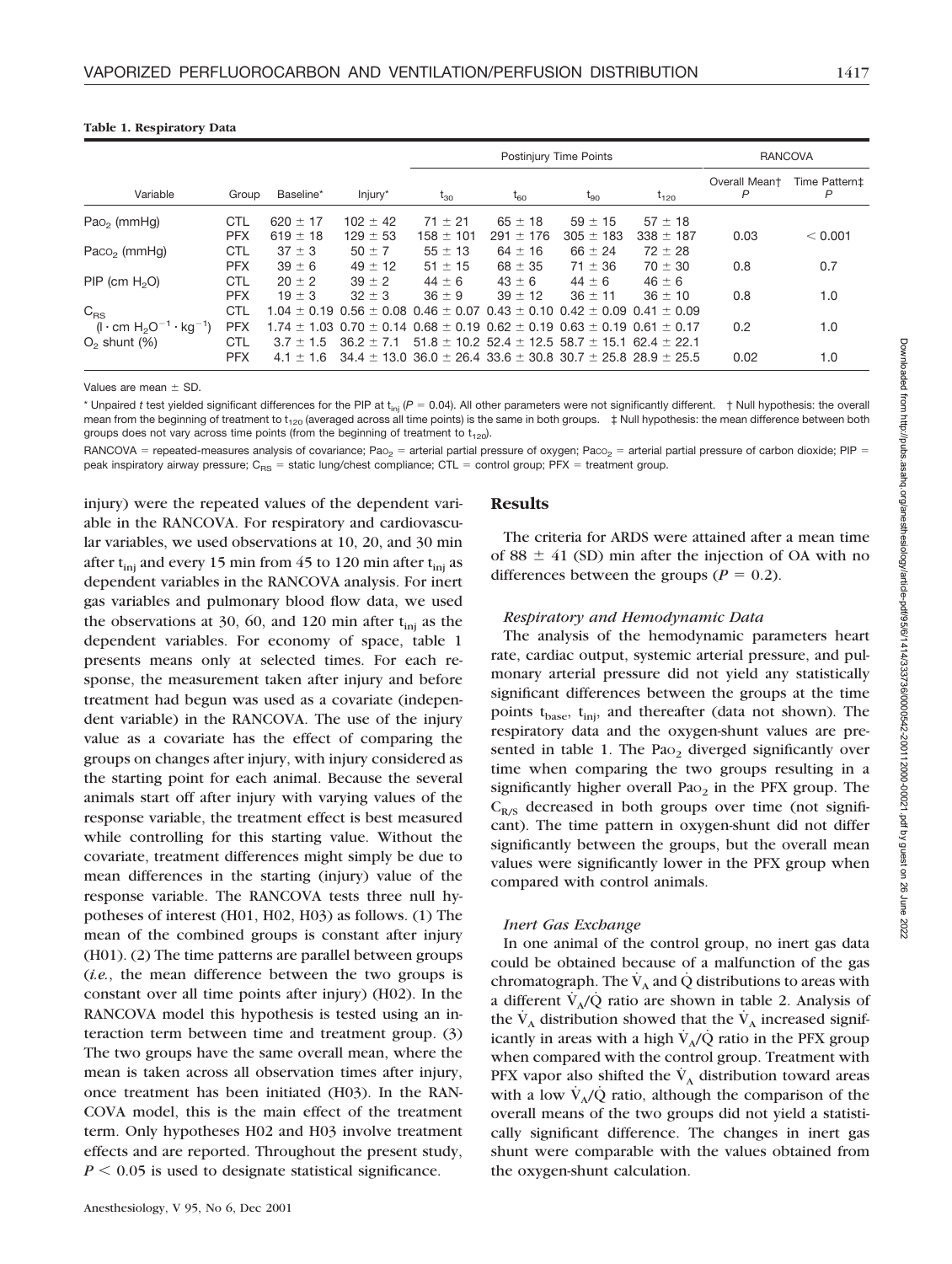|                               |                                 |            |                 |                 |                 | Postinjury Time Points | <b>RANCOVA</b>  |                               |                    |
|-------------------------------|---------------------------------|------------|-----------------|-----------------|-----------------|------------------------|-----------------|-------------------------------|--------------------|
|                               | $\dot{Q}$ or $\dot{V}_A$        | Group      | Baseline*       | Injury*         | $t_{30}$        | $t_{60}$               | $t_{120}$       | Overall Meant<br>$\mathsf{P}$ | Time Pattern‡<br>P |
| Shunt                         | Q                               | <b>CTL</b> | $0.7 \pm 0.8$   | $36.4 \pm 8.9$  | $46.5 \pm 10.6$ | $46.6 \pm 3.1$         | $53.2 \pm 13.6$ |                               |                    |
| $(\dot{V}_A/\dot{Q} < 0.01)$  |                                 | <b>PFX</b> | $1.7 \pm 1.8$   | $35.3 \pm 13.9$ | $34.3 \pm 20.4$ | $29.1 \pm 25.4$        | $26.7 \pm 26.7$ | 0.01                          | 0.3                |
| Low $V_A/Q$                   | Ó                               | <b>CTL</b> | 69.7 $\pm$ 15.6 | $18.3 \pm 14.4$ | $16.3 \pm 10.4$ | $15.6 \pm 11.4$        | $11.3 \pm 4.9$  |                               |                    |
|                               |                                 | <b>PFX</b> | $81.9 \pm 9.2$  | $28.8 \pm 17.4$ | $34.2 \pm 6.8$  | $39.9 \pm 24.1$        | $43.1 \pm 21.8$ | 0.1                           | 0.4                |
|                               | $\dot{V}_A$                     | <b>CTL</b> | $17.6 \pm 2.3$  | $5.2 \pm 6.0$   | $4.5 \pm 5.7$   | $2.8 \pm 3.2$          | $1.8 \pm 1.5$   |                               |                    |
|                               |                                 | <b>PFX</b> | $11.2 \pm 9.5$  | $7.8 \pm 5.6$   | $17.3 \pm 21.1$ | $25.3 \pm 22.4$        | $25.8 \pm 26.7$ | 0.1                           | 0.02               |
| Midrange $V_{\alpha}/\dot{Q}$ | Ó                               | <b>CTL</b> | $28.6 \pm 15.8$ | $44.3 \pm 13.6$ | $36.9 \pm 12.0$ | $36.9 \pm 11.9$        | 32.1<br>± 13.1  |                               |                    |
|                               |                                 | <b>PFX</b> | $16.2 \pm 8.9$  | $35.4 \pm 23.1$ | $28.4 \pm 30.5$ | $28.3 \pm 20.4$        | $28.3 \pm 15.1$ | 0.9                           | 0.9                |
|                               | $V_{A}$                         | <b>CTL</b> | $14.8 \pm 7.5$  | $28.1 \pm 10.4$ | $26.8 \pm 12.1$ | $25.2 \pm 12.8$        | $21.7 \pm 8.8$  |                               |                    |
|                               |                                 | <b>PFX</b> | $11.2 \pm 9.5$  | $22.8 \pm 19.4$ | $17.3 \pm 21.1$ | $25.2 \pm 22.4$        | $25.8 \pm 26.6$ | 0.1                           | 0.2                |
| High $V_{A}/\dot{Q}$          | Ó                               | <b>CTL</b> | $1.4 \pm 1.3$   | $0.6 \pm 1.0$   | $0.3 \pm 0.4$   | $1.0 \pm 1.1$          | $3.3 \pm 4.7$   |                               |                    |
|                               |                                 | <b>PFX</b> | $1.6 \pm 1.3$   | $0.5 \pm 0.7$   | $3.0 \pm 2.6$   | $2.7 \pm 2.0$          | $1.9 \pm 2.1$   | 0.5                           | 0.3                |
|                               | $\dot{\mathsf{V}}_{\mathsf{A}}$ | <b>CTL</b> | $17.0 \pm 4.2$  | $3.3 \pm 4.3$   | $4.0 \pm 4.4$   | 6.1 $\pm$ 4.3          | $10.8 \pm 8.2$  |                               |                    |
|                               |                                 | <b>PFX</b> | $18.7 \pm 8.0$  | $11.7 \pm 13.6$ | $25.0 \pm 13.6$ | $20.7 \pm 2.9$         | $16.5 \pm 7.4$  | 0.02                          | 0.02               |
| Dead space                    | $V_A$                           | <b>CTL</b> | $49.3 \pm 5.9$  | 63.4 $\pm$ 7.5  | 64.7 $\pm$ 7.4  | $66.0 \pm 9.2$         | $65.8 \pm 5.5$  |                               |                    |
| $(\dot{V}_A/\dot{Q} > 100)$   |                                 | <b>PFX</b> | $48.8 \pm 7.1$  | $57.7 \pm 16.3$ | $57.7 \pm 12.3$ | $48.6 \pm 22.2$        | $50.0 \pm 14.8$ | 0.2                           | 1.0                |

#### **Table 2. Inert Gas Exchange (I)**

Values are mean  $+$  SD.

\* Unpaired *t* test yielded no statistically significant differences between the two groups. † Null hypothesis: the overall mean from the beginning of treatment to  $t_{120}$  (averaged across all time points) is the same in both groups.  $\pm$  Null hypothesis: the mean difference between both groups does not vary across time points (from the beginning of treatment to  $t_{120}$ ).

 $\dot{Q}$  = perfusion;  $\dot{V}_A$  = ventilation;  $\dot{V}_A/\dot{Q}$  = ventilation/perfusion ratio; RANCOVA = repeated measures analysis of covariance; CTL = control group; PFX = treatment group. Q or  $V_A$  given as percent of total Q or  $V_A$ .

The dispersion indices and the  $[a - A]D$  areas derived from the R and E data are shown in table 3. Statistically, the values did not differ significantly between the groups at t<sub>base</sub> and at t<sub>ini</sub>, but were consistently somewhat higher in the PFX group than in the control group. All six parameters of heterogeneity continued to increase after t<sub>inj</sub> as is typically seen in pulmonary edema. RANCOVA analysis of the dispersion indices and the  $[a - A]D$  areas (from 10 min after  $t_{\text{inj}}$  to  $t_{120}$ ) yielded significant higher overall means in the PFX group. The overall increase in heterogeneity in the PFX group was probably due to both the increase in  $V_A$  heterogeneity and the increase in Q˙ heterogeneity.

# *Pulmonary Blood Flow*

The injection of OA changed significantly the pattern of  $Q_{rel}$  at t<sub>inj</sub> compared with t<sub>base</sub>.  $Q_{rel}$  was redistributed from pieces that were high-flow at  $t_{base}$  to pieces that were low-flow at  $t_{base}$  (fig. 1). The mean slope of the change in  $Q_{rel}$  ( $Q_{rel}$  at t<sub>inj</sub> minus  $Q_{rel}$  at t<sub>base</sub> *vs.*  $Q_{rel}$  at  $(t_{base})$  was  $-0.50 \pm 0.29$  and significantly different from  $0 (P \le 0.001;$  one-sample, two-tailed *t* test). This slope

**Table 3. Inert Gas Exchange (II)**

|                    |            |                  |                  | Postinjury Time Points |                  |                  | <b>RANCOVA</b>  |                 |
|--------------------|------------|------------------|------------------|------------------------|------------------|------------------|-----------------|-----------------|
| Variable           | Group      | Baseline*        | Injury*          | $t_{30}$               | $t_{60}$         | $t_{120}$        | Overall Meant P | Time Pattern‡ P |
| [a-A]D area        | <b>CTL</b> | $0.618 \pm 0.21$ | $0.236 \pm 0.16$ | $0.404 \pm 0.15$       | $0.489 \pm 0.29$ | $0.469 \pm 0.21$ |                 |                 |
|                    | <b>PFX</b> | $0.720 \pm 0.21$ | $0.513 \pm 0.46$ | $1.112 \pm 0.32$       | $1.092 \pm 0.36$ | $1.034 \pm 0.12$ | 0.008           | 0.8             |
| E[a-A]D area       | <b>CTL</b> | $0.422 \pm 0.16$ | $0.126 \pm 0.10$ | $0.206 \pm 0.11$       | $0.254 \pm 0.16$ | $0.234 \pm 0.13$ |                 |                 |
|                    | <b>PFX</b> | $0.465 \pm 0.17$ | $0.318 \pm 0.30$ | $0.543 \pm 0.22$       | $0.519 \pm 0.18$ | $0.502 \pm 0.13$ | 0.08            | 0.7             |
| R[a-A]D area       | <b>CTL</b> | $0.196 \pm 0.06$ | $0.094 \pm 0.05$ | $0.198 \pm 0.10$       | $0.235 \pm 0.14$ | $0.238 \pm 0.11$ |                 |                 |
|                    | <b>PFX</b> | $0.254 \pm 0.13$ | $0.195 \pm 0.17$ | $0.569 \pm 0.17$       | $0.572 \pm 0.20$ | $0.531 \pm 0.17$ | 0.001           | 0.9             |
| $DISP_{R^* - E^*}$ | <b>CTL</b> | $15.95 \pm 4.9$  | 6.71 $\pm$ 4.3   | $10.39 \pm 3.6$        | $12.28 \pm 6.8$  | $13.24 \pm 6.0$  |                 |                 |
|                    | <b>PFX</b> | $19.57 \pm 8.5$  | $12.8 \pm 10.9$  | $27.39 \pm 11.6$       | $27.52 \pm 11.6$ | $25.65 \pm 4.5$  | 0.02            | 0.7             |
| $DISP_{F^*}$       | <b>CTL</b> | $11.52 \pm 3.7$  | $3.83 \pm 2.7$   | $5.86 \pm 2.4$         | $7.10 \pm 4.0$   | 6.86 $\pm$ 4.1   |                 |                 |
|                    | <b>PFX</b> | $13.60 \pm 5.5$  | $8.63 \pm 7.8$   | $15.35 \pm 6.3$        | $15.33 \pm 6.1$  | $14.53 \pm 3.1$  | 0.06            | 1.0             |
| $DISP_{B*}$        | <b>CTL</b> | $6.11 \pm 1.9$   | $3.50 \pm 2.0$   | $5.68 \pm 2.6$         | $6.66 \pm 3.9$   | $7.75 \pm 3.4$   |                 |                 |
|                    | <b>PFX</b> | $8.25 \pm 4.5$   | $5.73 \pm 4.5$   | $15.71 \pm 6.0$        | $16.25 \pm 7.6$  | $14.75 \pm 5.1$  | 0.006           | 0.06            |

Values are mean  $+$  SD.

\* Unpaired *t* test yielded no statistically significant differences between the two groups. † Null hypothesis: the overall mean from the beginning of treatment to  $t_{120}$  (averaged across all time points) is the same in both groups.  $\pm$  Null hypothesis: the mean difference between both groups does not vary across time points (from the beginning of treatment to  $t_{120}$ ).

RANCOVA = repeated measures analysis of covariance; [a-A]D area = inert gas arterial-alveolar difference area; E[a-A]D = excretion component of [a-A]D; R[a-A]D = retention component of [a-A]D; DISP<sub>R\*-E\*</sub> = retention minus excretion index of dispersion, corrected for shunt and dead space; DISP<sub>E\*</sub> = excretion index of dispersion, corrected for dead space; DISP<sub>R\*</sub> = retention index of dispersion, corrected for shunt; CTL = control group; PFX = treatment group.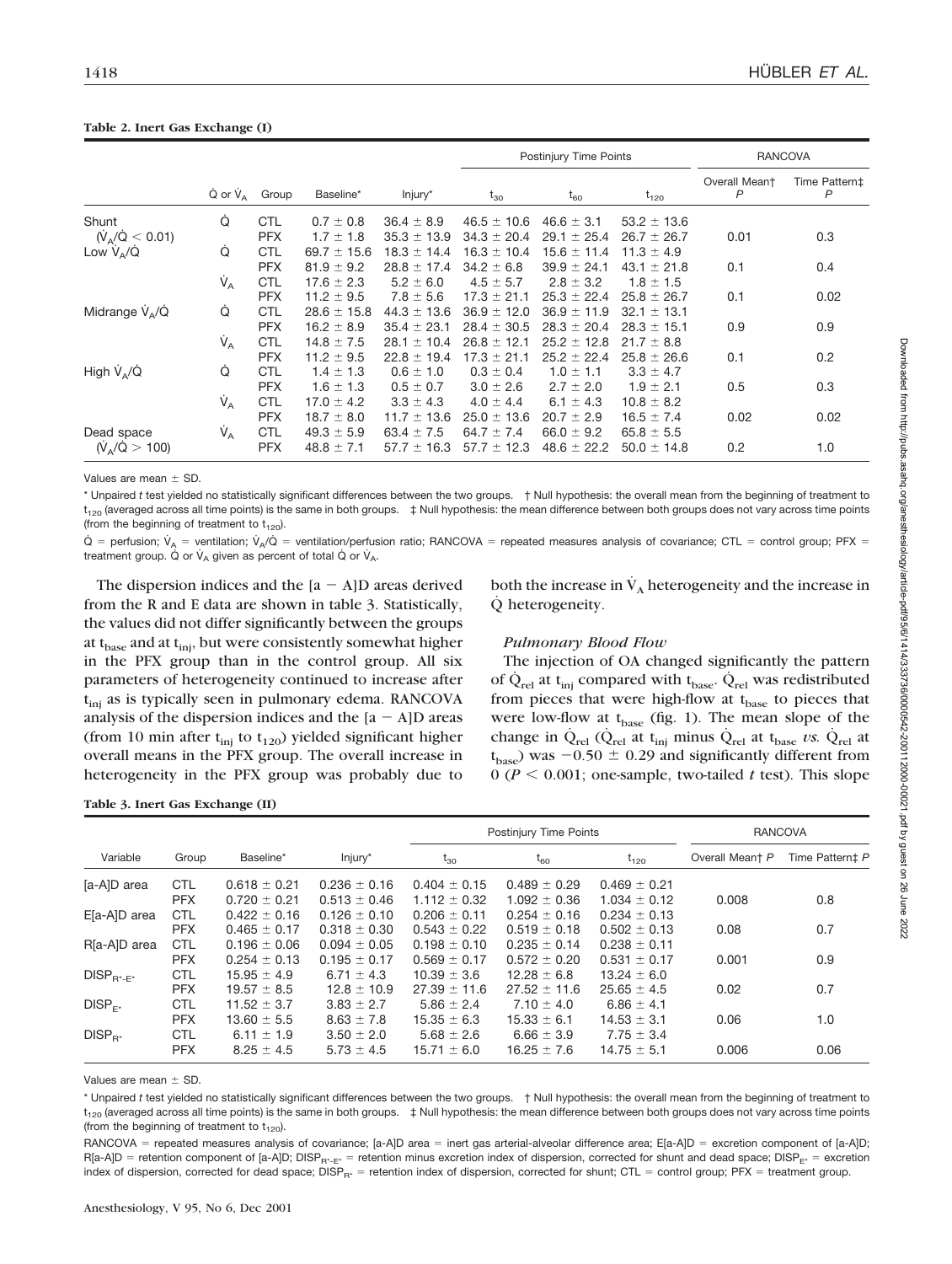



Fig. 1. Oleic acid–induced change in  $\dot{Q}_{rel}$  distribution. Plot shows pooled lung pieces of all animals.  $\dot{Q}_{rel}$  decreased in **pieces with initial high flows and increased in pieces with initial low flows, suggesting that high-flow pieces were more injured.**  $Q_{rel}$  ( $t_{base}$ ) = relative pulmonary blood flow at baseline;  $\dot{Q}_{rel}(t_{inj})$  = relative pulmonary blood flow at injury.

was approximately the same in both groups ( $P = 0.2$ ). These changes in  $\dot{Q}_{rel}$  are also substantially larger than random variation observed over time.<sup>23</sup>

Spatial analysis of the  $\dot{Q}_{rel}$  distributions after t<sub>ini</sub> showed differences between the groups: In the control group, the mean slope of  $\dot{Q}_{rel}$  *versus* the dorsal-to-ventral axis became more negative, showing that  $\dot{Q}_{rel}$  was redistributed from dependent, ventral areas to nondependent, dorsal areas (mean slope at  $t_{\text{inj}}$ :  $-0.031 \pm 0.046$ ; mean slope at  $t_{30}$ :  $-0.06 \pm 0.03$ ; mean slope at  $t_{60}$ :  $-0.081 \pm 0.066$ ; and mean slope at t<sub>120</sub>:  $-0.10 \pm 0.066$ 0.057). In contrast, the mean slope of  $\dot{Q}_{rel}$  *versus* the dorsal-to-ventral axis remained almost unchanged in the PFX group (mean slope at  $t_{\text{inj}}$ :  $-0.024 \pm 0.079$ ; mean slope at  $t_{30}$ :  $-0.019 \pm 0.068$ ; mean slope at  $t_{60}$ : -0.033  $\pm$  0.071; and mean slope at  $t_{120}$ : -0.012  $\pm$ 0.073). Statistical analysis yielded no differences in the overall means but a significantly different time pattern when comparing the two groups ( $P = 0.048$ ). Figure 2 shows plots of  $\dot{Q}_{rel}$  *versus* the dorsal-to-ventral axis in one representative animal from each group.

## **Discussion**

The important findings of our study are that after OA injury, treatment with PFX vapor leads to a higher overall  $V_A/Q$  heterogeneity in comparison with control animals. The injury caused by OA redistributed  $\dot{Q}_{rel}$  from high-flow to low-flow pieces when compared with baseline values. The pattern of this redistribution, as measured with the microsphere method, was similar for both treatment and control groups. Short treatment with PFX vapor modified the further redistribution of  $\dot{Q}_{rel}$ .

Our microsphere data showed that  $\dot{Q}_{rel}$  shifted from areas that were initially high-flow to areas that were initially low-flow after inducing the injury with OA. It

may be reasonable to suppose that more OA was delivered to lung regions with a high initial  $\dot{Q}_{rel}$ . However, whether this correlates with a greater degree of injury to these lung areas is not known. The spatial analysis of the  $\dot{Q}_{rel}$  distribution after t<sub>ini</sub> showed that, in the control group,  $\dot{Q}_{rel}$  was redistributed over time from dependent to nondependent lung areas, whereas the spatial  $\dot{Q}_{rel}$  distribution remained unchanged in the PFX group.  $\dot{Q}_{rel}$  was not redistributed from dependent to nondependent lung areas as described for PLV. The inspiratory PFX fraction was 0.2, which yields according to Dalton's law to a partial pressure of PFX of approximately 142 mmHg inside the alveoli. Solving the Clausius-Clapeyron equation ( $P = A \cdot e^{-B \cdot T}$ ) for the animals' body temperature yields a vapor pressure of 390 mmHg. Because of the difference in these pressures, we think that a thin film of PFX covers the bronchial tree but that a net accumulation of PFX with bulk deposition of condensed PFX does not occur. PLV redistributes  $\dot{V}_A$  from dependent to nondependent lung areas in OA-induced lung injury.<sup>10</sup> PLV in noninjured lungs changes the pulmonary blood flow distribution in the same direction. $24$  Therefore, the better matching of  $\dot{V}_A$  and  $\dot{Q}$  in the nondependent lung areas might be one reason, beside others, for the improved gas exchange during PLV. In our experiments, we did not measure the spatial  $\dot{V}_A$  distribution but found an increase in  $\dot{V}_A$  and  $\dot{Q}$  heterogeneity. However, at the same time, we observed improved oxygenation and a decrease in shunt. The later observation suggests that the overall matching of  $\dot{V}_A$  and  $\dot{Q}$ improved after treatment with PFX vapor. These seemingly contradictory statements can be explained if, despite an increase in  $V_A$  and Q heterogeneity, the regional  $\dot{V}_A$  and  $\dot{Q}$  was better matched at each  $\dot{V}_A/\dot{Q}$ ratio. There may be a much wider range of  $\dot{V}_A/\dot{Q}$  ratios in the lung (increased heterogeneity), but the  $V_A$  and Q˙ plots might be almost identical (increased matching). Decreased alveolar  $\dot{V}_A$  (attributable either to atelectasis or decreased ventilation) leads to alveolar hypoxia and subsequent hypoxic pulmonary vasoconstriction. Probably, the PFX vapor prevents a further collapse of alveoli and  $\dot{V}_A$  does not decrease further. This is consistent with the proposed effect of PFX vapor on the surface tension at the air–liquid interface in the alveoli as one mechanism of action.<sup>12</sup> Alveolar expansion is facilitated and, consecutively, the hypoxic pulmonary vasoconstriction is either attenuated or even released, which leads to a better gas exchange. According to our data, this effect appears to be independent from gravitational factors.

In the first report about the use of PFX vapor, vaporization was achieved using an anesthesia machine with modified bypass vaporizers.<sup>12</sup> In our experiments, we used a Servo 900 C ventilator equipped with a modified Isoflurane vaporizer Model 952 and measured the PFX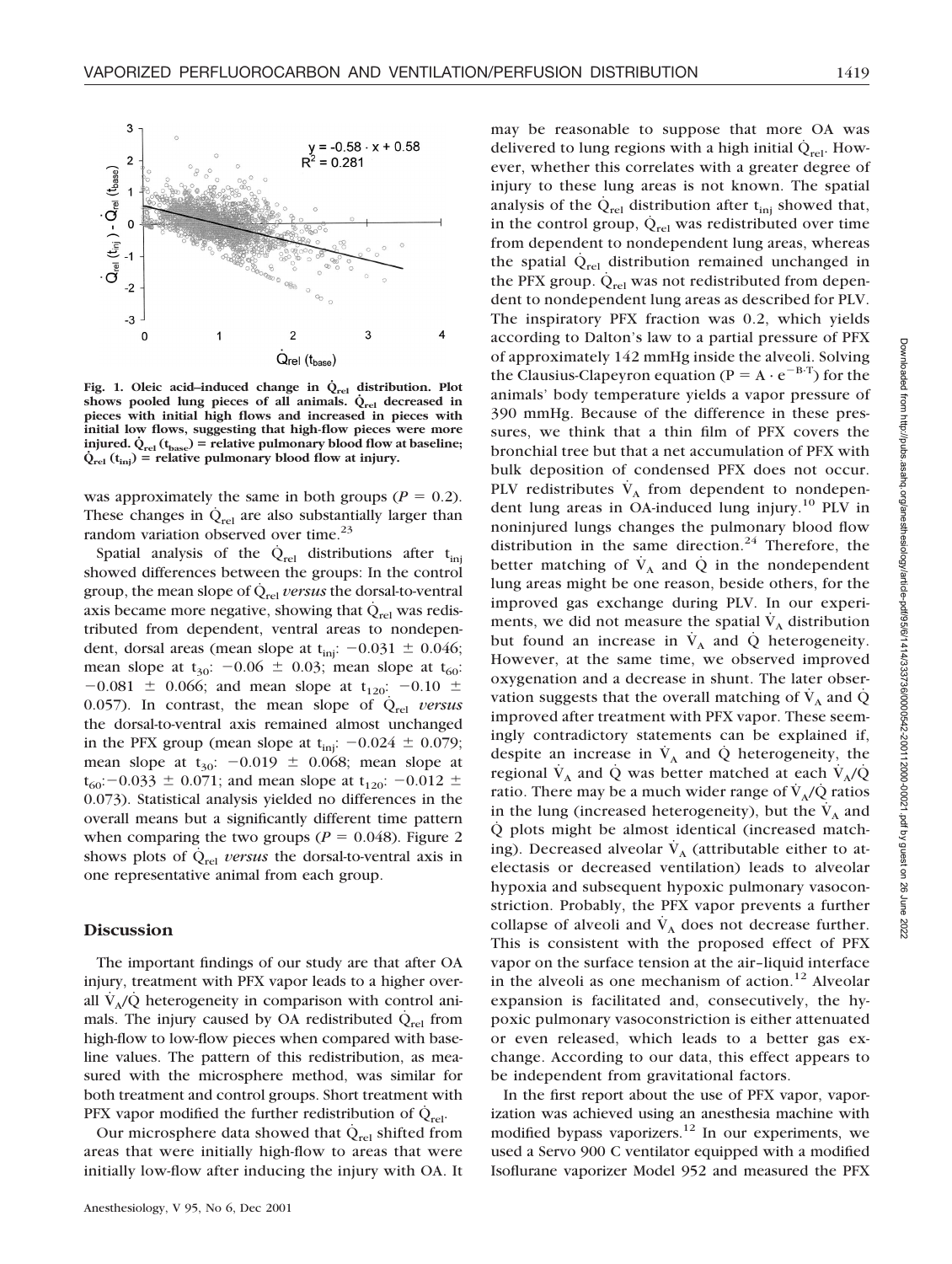

**PFX** 

 $(\dot{Q}_{rel})$  distribution *versus* the dorsal-to**ventral axis in one representative animal from each group. The numbers of pieces per lung were 236 for the control animal and 233 for the treatment animal, respectively. The slopes remained unchanged in treatment animals, whereas the slopes became more negative over time in con**trol animals showing that  $\dot{Q}_{rel}$  was redis**tributed from dependent (ventral) to nondependent (dorsal) lung areas.**  $CTL = control group; PFX = treatment$ **group;**  $t_{\text{inj}}$  = established injury;  $t_{30}$  = 30  $min$  after established injury;  $t_{60} = 60$  min after established injury;  $t_{120} = 120$  min **after established injury.**

**Fig. 2. Relative pulmonary blood flow**



vapor concentration with a mass spectrometer. The aimed inspiratory PFX concentration was reached within 2 min after opening the vaporizer. When the vaporizers were closed at the end of the treatment period, the mass spectrometer was only able to detect PFX for approximately 3 min. One advantage of this type of setup (compared with an anesthesia machine) is that it is easy to use in an intensive care unit. However, it is known that PFC vapor may affect pneumotachometers and that the measured tidal volumes are falsely high.<sup>25</sup> Therefore, it is mandatory that the ventilator is adjusted appropriately to deliver the correct tidal volume to the patient or the animal, and to get the correct numbers for the calculation of the compliance. In our experimental setting, we had to increase the preset tidal volume of approximately 20% during vaporization to correct for this error.

Our study clarifies some issues of vaporized PFX, but the mechanism of action still remains poorly under-

gaseous state of matter diffuse freely. It was shown that PLV attenuates lung injury when compared with conventional mechanical ventilation in endotoxin, $11$  as well as in OA-induced models of ARDS.<sup>10</sup> Previous studies have suggested that PFC may have antiinflammatory properties<sup>26,27</sup> and that alveolar macrophage function may be impaired after exposure to PFC.28 In a recent *in vitro* study it was shown that PFX reduces the expression and the release of proinflammatory and procoagulant mediators, $29$  which is further evidence of direct antiinflammatory properties of PFCs on the cellular level. Therefore, it is possible that PFX vapor might have an effect in a less simple mechanistic manner than it appears.

stood. It is unlikely that the oxygen solubility in PFX is a major mechanism of action because molecules in the

In summary, we have shown in an animal model of ARDS that short-term treatment with PFX vapor increased  $\dot{V}_{A}/\dot{Q}$  heterogeneity. This increase was indepen